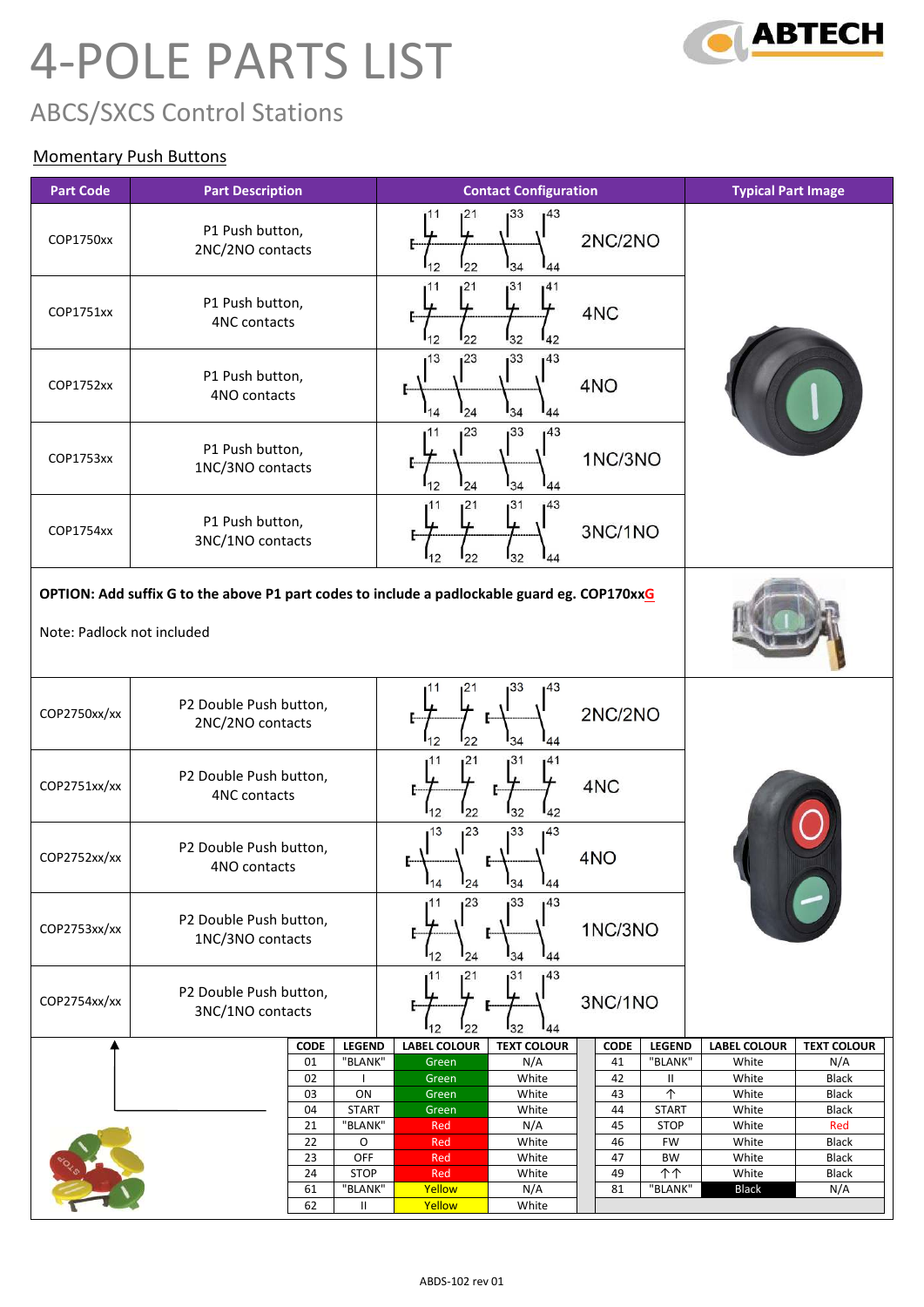

#### Momentary Push Buttons

| <b>Part Code</b>                                   | <b>Part Description</b>                           | <b>Contact Configuration</b>                                                                        | <b>Typical Part Image</b> |  |  |
|----------------------------------------------------|---------------------------------------------------|-----------------------------------------------------------------------------------------------------|---------------------------|--|--|
| COP4B750                                           | P4B Black momentary mushroom,<br>2NC/2NO contacts | 133<br>143<br>121<br>2NC/2NO<br>$I_{34}$<br>112<br>122<br>144                                       |                           |  |  |
| COP4B751                                           | P4B Black momentary mushroom,<br>4NC contacts     | 131<br>1 <sup>21</sup><br>141<br>4NC<br>$I_{32}$<br>12<br>142<br>$I_{22}$                           |                           |  |  |
| COP4B752                                           | P4B Black momentary mushroom,<br>4NO contacts     | 133<br>13<br>123<br>1 <sup>43</sup><br>4NO<br>$I_{34}$<br><sup>24</sup><br>$\mathsf{I}_{44}$<br>114 |                           |  |  |
| COP4B753                                           | P4B Black momentary mushroom,<br>1NC/3NO contacts | 33<br>123<br>143<br>1NC/3NO<br>34<br>$I_{12}$<br>$I_{24}$<br>44                                     |                           |  |  |
| COP4B754                                           | P4B Black momentary mushroom,<br>3NC/1NO contacts | 1 <sup>31</sup><br>143<br>121<br>3NC/1NO<br>132<br>$I_{12}$<br>$I_{22}$<br>144                      |                           |  |  |
| OPTION: Also available in Green (P4G) or Red (P4R) |                                                   |                                                                                                     |                           |  |  |

#### Emergency Stop Buttons

| <b>Part Code</b>                                                                                                      | <b>Part Description</b>                                       | <b>Contact Configuration</b>                                     | <b>Typical Part Image</b> |
|-----------------------------------------------------------------------------------------------------------------------|---------------------------------------------------------------|------------------------------------------------------------------|---------------------------|
| COP3750                                                                                                               | P3 E-stop mushroom head, pull to<br>release, 2NC/2NO contacts | 133<br>143<br>21ء<br>2NC/2NO<br>$I_{34}$<br>22<br>$\frac{1}{44}$ |                           |
| COP3751                                                                                                               | P3 E-stop mushroom head, pull to<br>release, 4NC contacts     | 1 <sup>31</sup><br>121<br>141<br>4NC<br>132<br>22<br>42          |                           |
| COP3752                                                                                                               | P3 E-stop mushroom head, pull to<br>release, 4NO contacts     | 133<br>143<br>13<br>123<br>4NO<br>$I_{34}$<br>24<br>14<br>144    |                           |
| COP3753                                                                                                               | P3 E-stop mushroom head, pull to<br>release, 1NC/3NO contacts | 133<br>23<br>143<br>1NC/3NO<br>$I_{34}$<br>12<br>24<br>144       |                           |
| COP3754                                                                                                               | P3 E-stop mushroom head, pull to<br>release, 3NC/1NO contacts | 143<br>131<br>21ء<br>3NC/1NO<br>132<br>22<br>12<br>44            |                           |
| OPTION: Add suffix G to the above part codes to include a padlockable guard eg. COP370G<br>Note: Padlock not included |                                                               |                                                                  |                           |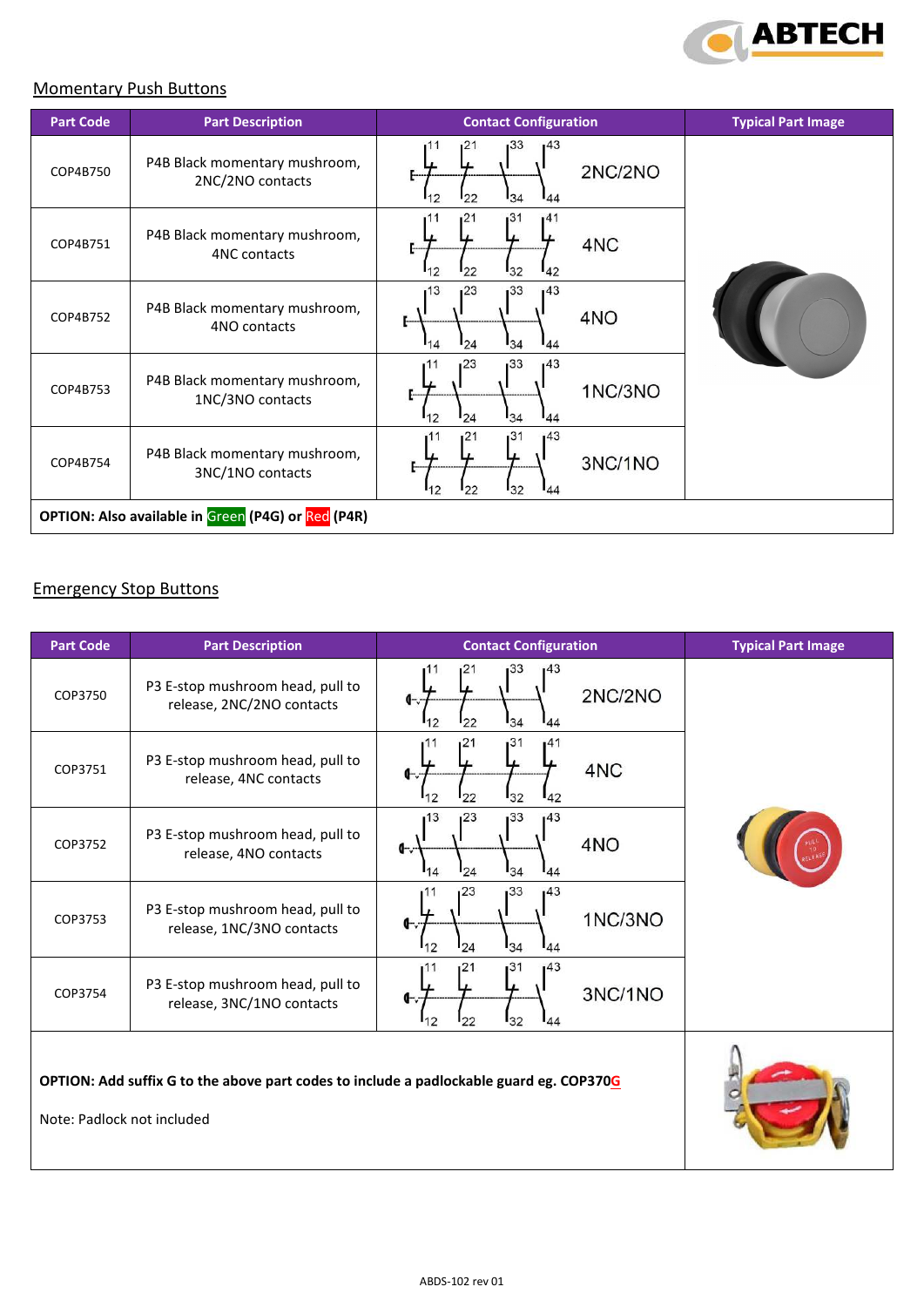

#### Emergency Stop Buttons

| <b>Part Code</b>                                                                                                      | <b>Part Description</b>                                        | <b>Contact Configuration</b>                                         | <b>Typical Part Image</b> |
|-----------------------------------------------------------------------------------------------------------------------|----------------------------------------------------------------|----------------------------------------------------------------------|---------------------------|
| COP6750                                                                                                               | P6 E-stop mushroom head, twist to<br>release, 2NC/2NO contacts | 33<br>143<br>21<br>2NC/2NO<br>$I_{34}$<br>22<br>44<br>$\overline{2}$ |                           |
| COP6751                                                                                                               | P6 E-stop mushroom head, twist to<br>release, 4NC contacts     | 1 <sup>31</sup><br>11<br>121<br>141<br>4NC<br>32<br>22<br>42         |                           |
| COP6752                                                                                                               | P6 E-stop mushroom head, twist to<br>release, 4NO contacts     | 1 <sup>33</sup><br>123<br>143<br>13<br>4NO<br>134<br>24<br>44<br>14  |                           |
| COP6753                                                                                                               | P6 E-stop mushroom head, twist to<br>release, 1NC/3NO contacts | 123<br>133<br>143<br>11،<br>1NC/3NO<br>$I_{34}$<br>112<br>24<br>44   |                           |
| COP6754                                                                                                               | P6 E-stop mushroom head, twist to<br>release, 3NC/1NO contacts | 31<br>143<br>121<br>3NC/1NO<br>132<br>22<br>44<br>$\overline{2}$     |                           |
| OPTION: Add suffix G to the above part codes to include a padlockable guard eg. COP670G<br>Note: Padlock not included |                                                                |                                                                      |                           |

| <b>Part Code</b> | <b>Part Description</b>                                    | <b>Contact Configuration</b>                                    | <b>Typical Part Image</b> |
|------------------|------------------------------------------------------------|-----------------------------------------------------------------|---------------------------|
| COY21750         | Y21 E-stop mushroom head, key<br>release, 2NC/2NO contacts | 33ء<br>143<br>2NC/2NO<br>134<br>22<br>144<br>$\mathcal{P}$      |                           |
| COY21751         | Y21 E-stop mushroom head, key<br>release, 4NC contacts     | 131<br>121<br>141<br>4NC<br>$I_{32}$<br>22<br>142<br>12         |                           |
| COY21752         | Y21 E-stop mushroom head, key<br>release, 4NO contacts     | 133<br>123<br>143<br>13<br>4NO<br>⊕<br>34<br>24<br>44<br>14     |                           |
| COY21753         | Y21 E-stop mushroom head, key<br>release, 1NC/3NO contacts | 123<br>133<br>143<br>11<br>1NC/3NO<br>œ<br>34<br>24<br>44<br>12 |                           |
| COY21754         | Y21 E-stop mushroom head, key<br>release, 3NC/1NO contacts | 31<br>143<br>121<br>3NC/1NO<br>G-.<br>32<br>144                 |                           |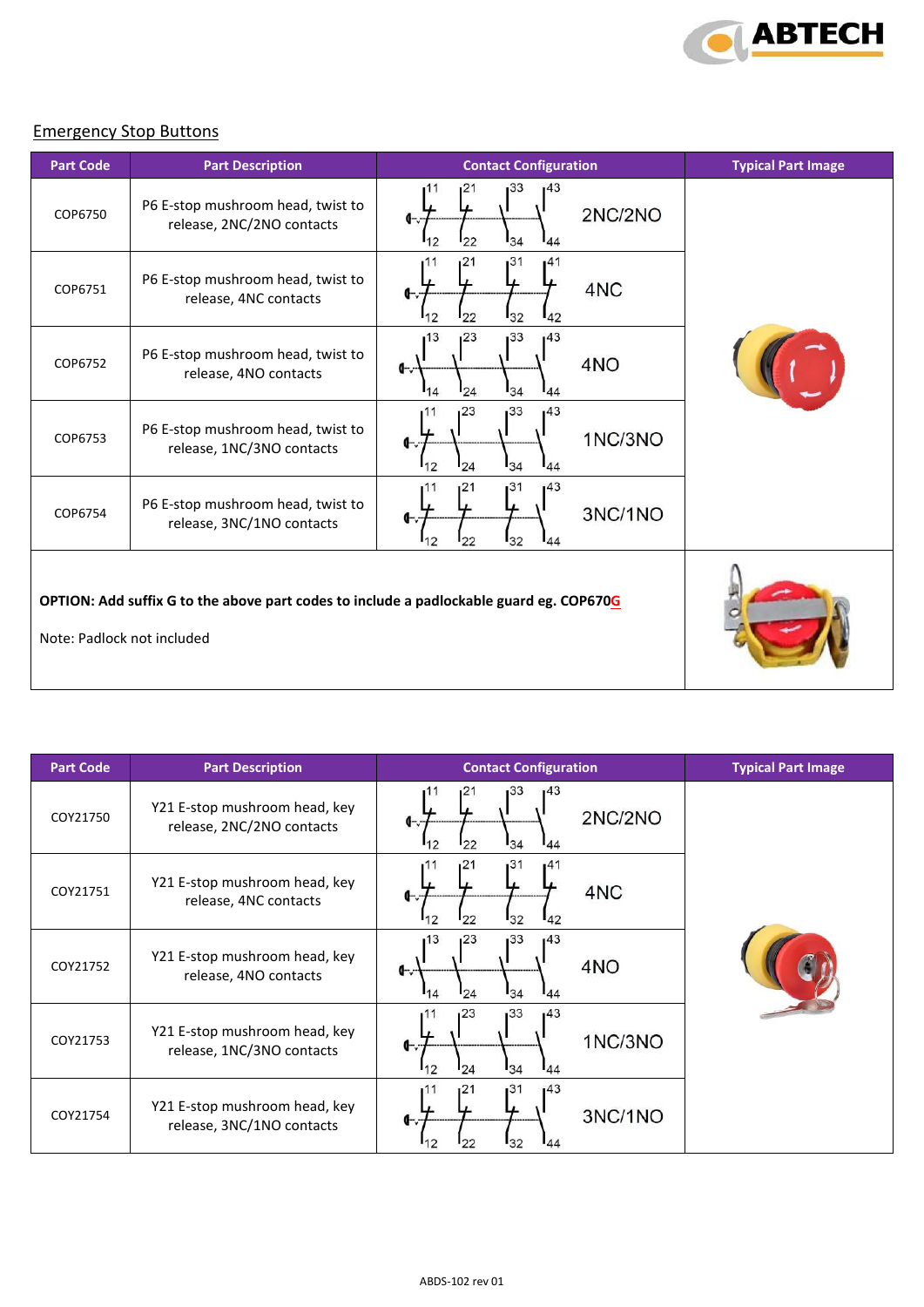

# **Selector Switches**

| <b>Part Code</b>                                                                                                         | <b>Part Description</b>                                            | <b>Label</b> | <b>Contact Schematic</b>                                  | <b>Typical Part Image</b> |
|--------------------------------------------------------------------------------------------------------------------------|--------------------------------------------------------------------|--------------|-----------------------------------------------------------|---------------------------|
| COK4175003                                                                                                               | K4 4-pole 3-position<br>small handle,<br>self-reset, "0-I-II"      |              | 12                                                        |                           |
| COK4175204                                                                                                               | K4 4-pole 3-position<br>small handle,<br>self-reset, "I-0-II"      | 0            | 13<br>23<br>$\mathbf{H}$<br>Ш<br>$\mathbb{I}$<br>24<br>44 |                           |
| COK5175003                                                                                                               | K5 4-pole 3-position<br>small handle,<br>self-lock, "0-I-II"       |              | Ш<br>$\frac{1}{44}$<br>12<br>22                           |                           |
| COK5175204                                                                                                               | K5 4-pole 3-position<br>small handle,<br>self-lock, "I-0-II"       | 0            | III<br>$\mathbb{I}$                                       |                           |
| COK6175002                                                                                                               | K6 4-pole 2-position<br>small handle,<br>self-lock, "I-II"         |              | 43                                                        |                           |
| COK6175201                                                                                                               | K6 4-pole 2-position<br>small handle,<br>self-lock, "0-I"          |              |                                                           |                           |
| COK8175005                                                                                                               | K8 4-pole 3-position<br>small handle, self-<br>lock/reset, "0-•-I" |              | II                                                        |                           |
| OPTION: Add suffix G to the above part codes to include a padlockable guard eg. COK475003G<br>Note: Padlock not included |                                                                    |              |                                                           |                           |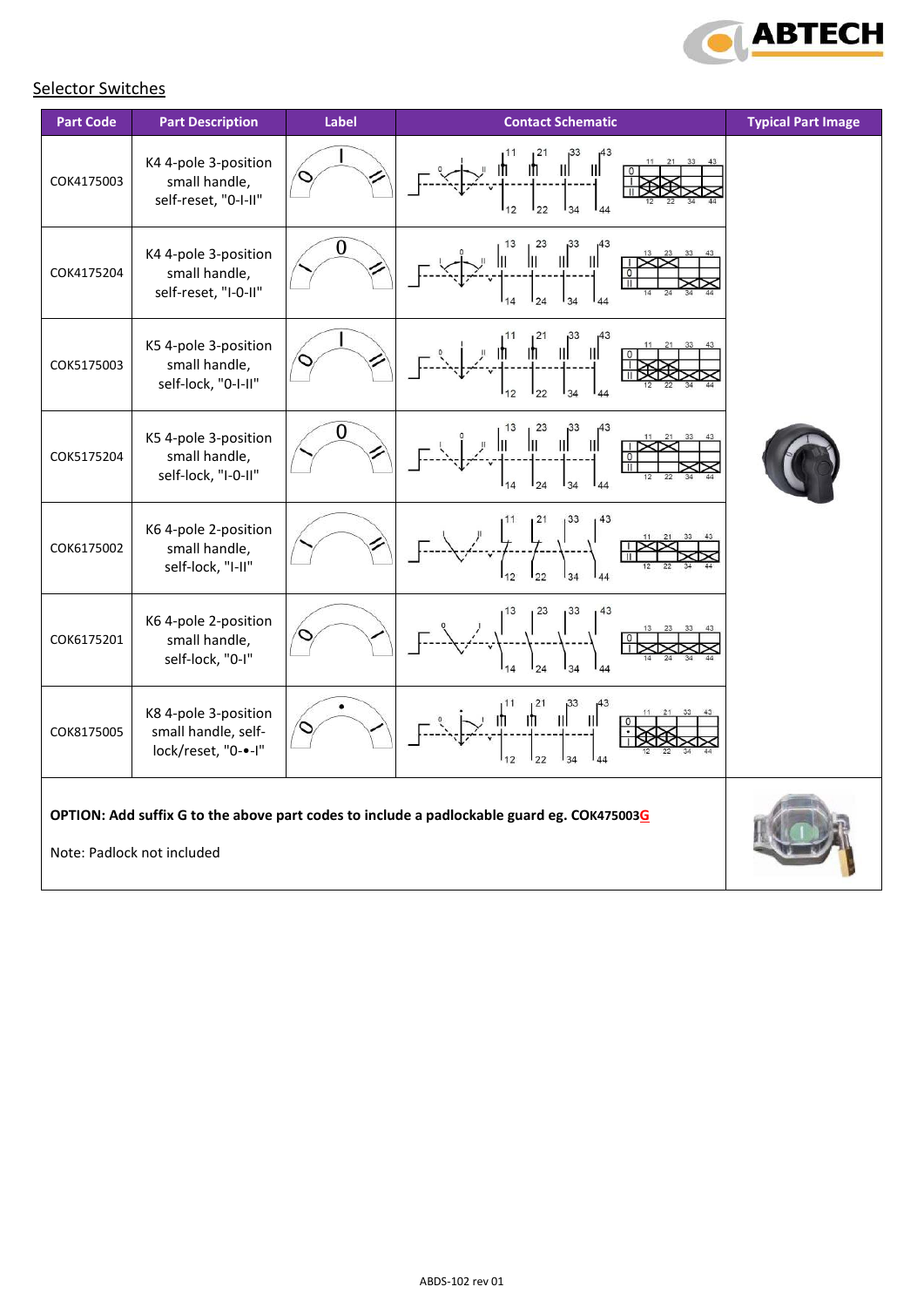

# **Selector Switches**

| <b>Part Code</b> | <b>Part Description</b>                                            | Label | <b>Contact Schematic</b>                                                   | <b>Typical Part Image</b> |
|------------------|--------------------------------------------------------------------|-------|----------------------------------------------------------------------------|---------------------------|
| COS4175003       | S4 4-pole 3-position<br>large handle,<br>self-reset, "0-I-II"      |       | Ш<br>112<br>22<br>144                                                      |                           |
| COS4175204       | S4 4-pole 3-position<br>large handle,<br>self-reset, "I-0-II"      | 0     | 13<br>$\left \right ^{43}$<br>$\left\  \right\ ^{33}$<br>Ш<br>Ш<br>$\circ$ |                           |
| COS5175003       | S5 4-pole 3-position<br>large handle,<br>self-lock, "0-I-II"       |       | 11<br>1 <sup>21</sup><br>$\mathbf{H}$<br>IJ.<br>Ш<br>144                   |                           |
| COS5175204       | S5 4-pole 3-position<br>large handle,<br>self-lock, "I-0-II"       | 0     | 13<br>23<br>$\mathbf{u}$<br>$\mathbb{I}$<br>34<br>24                       |                           |
| COS6175002       | S6 4-pole 2-position<br>large handle,<br>self-lock, "I-II"         |       | 43<br>1 <sup>33</sup><br>22<br>34<br>44<br>12                              |                           |
| COS6175201       | S6 4-pole 2-position<br>large handle,<br>self-lock, "0-I"          |       | 13<br>123<br>133<br>43<br>24<br>34<br>144<br>14                            |                           |
| COS8175005       | S8 4-pole 3-position<br>large handle, self-<br>lock/reset, "0-•-I" |       | 11<br>1 <sup>21</sup><br>143<br>Ш<br>22<br>34<br>144<br>12                 |                           |